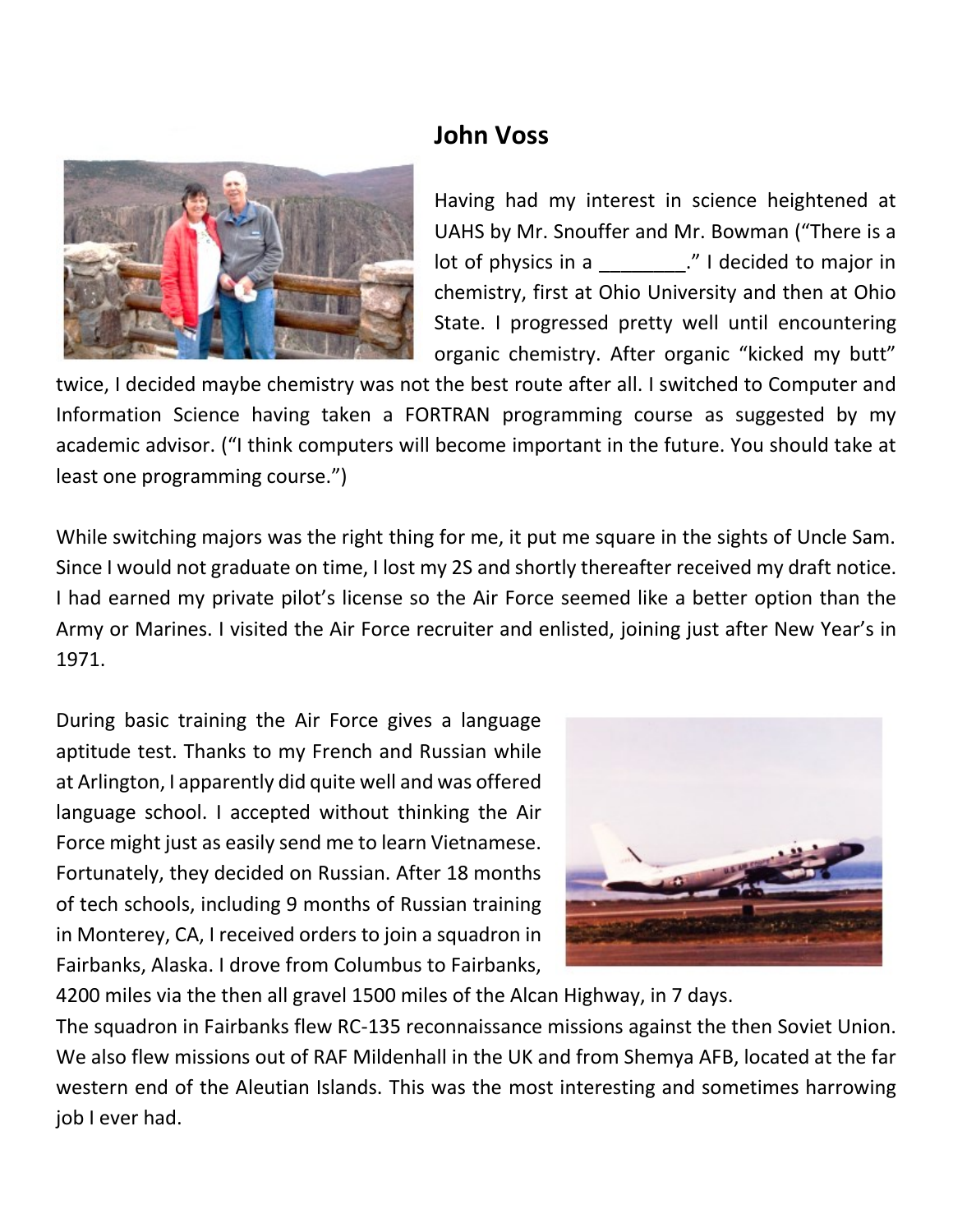I completed my enlistment in 1974 and returned to Columbus and Ohio State, intending to finish my CIS degree. In addition to attending OSU, I worked part-time and refereed ice hockey for little kids through college and even minor league pro (Columbus Owls). I met my wife to-be, Julie, through my sister Kristi (UAHS '67), but really got to know her in the summers, when I coached the Doctors Hospital women's softball team.

Eventually I tired of poverty and left school to take a job as a programmer at Huntington National Bank. Julie and I were married in 1980. The 80's were a very eventful decade for the Voss family. We built our first house and welcomed the arrival of three children. Our daughter Erin, now a doctor, was born in 1983 followed by Stephanie, a nurse, in 1986 and Kevin, a mechanical engineer, in 1989. (Never thought I would be having kids at 41.) I stayed at Huntington for 21 very enjoyable years, leaving as the Chief Technology Officer following a management "shakeup". Huntington gave me the opportunity to meet and work with many great people and to travel both domestically and internationally.

The job-change took the family to Milwaukee, Wisconsin, where I accepted the position of Chief Information Officer at M&I Marshall & Ilsley Bank. Unfortunately, the bank made more than a few bad business decisions and was sold to Bank of Montreal (BMO) in December 2010. In anticipation of retirement, Julie and I had purchased a house on Lake Keowee in Seneca, SC two months earlier. While I had not planned to retire for 3-5 more years, BMO decided they would not need me after December 2011. While my career at M&I was unexpectedly cut short, it was another great experience and a job I thoroughly enjoyed, except of course, for the dismantling part at the end.

Rather than try to find an appropriate job at 63 years old and in a down economy, I opted to retire. (Fortunately, what an Indian gentleman I once worked with said, "Information Technology has been very good to me." was also true for me.) So in early 2012, Julie and I moved to Seneca, SC leaving the Wisconsin winters far behind.

Today, "work" consists of serving as president of our homeowners' association, serving on Seneca's Zoning Board of Appeals and, most importantly, keeping up with Julie's "honey do list". We have had to make more than a bit of a cultural adjustment. While we had previously lived in cities of over a million, we are now living in small town America, population 10,000 – less that one quarter the population of Dublin. We have a Wal-Mart, Home Depot, Lowe's and Belk's, what more do you need? I have also had to adjust to many of the ladies calling me "honey" at